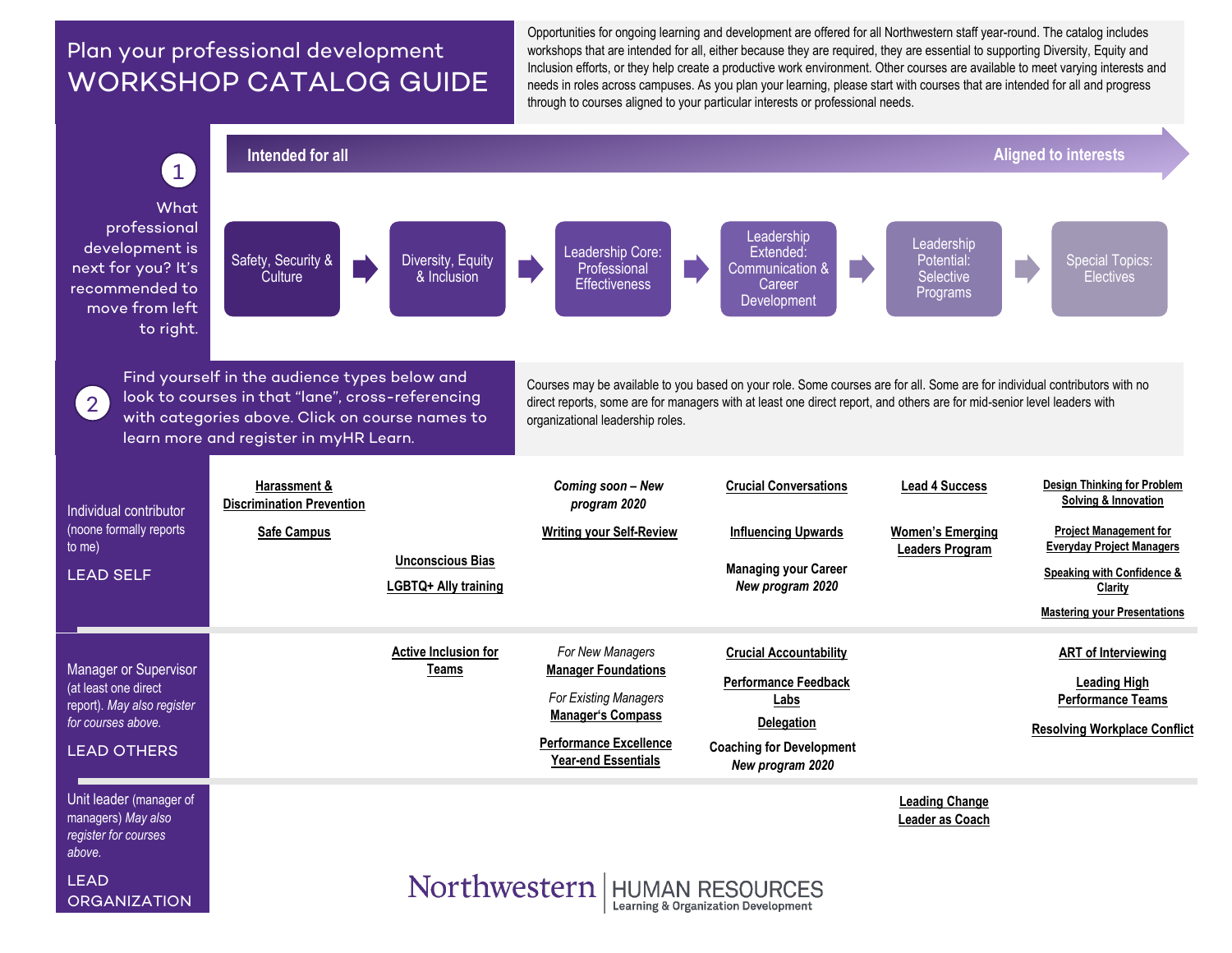## **Safety, Security & Culture**

<span id="page-1-1"></span>

| <b>Course</b>                                                                          | Description                                                                                                                                                                                                                                                                                                                                                                                                                                                                                                                    | <b>Eligibility and Fee</b>                                                                               |
|----------------------------------------------------------------------------------------|--------------------------------------------------------------------------------------------------------------------------------------------------------------------------------------------------------------------------------------------------------------------------------------------------------------------------------------------------------------------------------------------------------------------------------------------------------------------------------------------------------------------------------|----------------------------------------------------------------------------------------------------------|
| Harassment & Discrimination<br>Prevention<br><b>HRD782-200</b><br><b>Online course</b> | Learn how Northwestern protects its people and promotes a healthy<br>workplace culture, and acknowledge your receipt and understanding of<br>Northwestern's Policy on Sexual Misconduct and Policy on<br>Discrimination and Harassment.<br>Objectives:<br>Identify and avoid abusive conduct and illegal behavior<br>Make positive contributions to culture<br>Recognize crimes and conduct violations<br>Know your role, responsibilities, and reporting obligations<br>when crimes and violations occur                      | All staff, supervisors, faculty and<br>students<br>No fee<br><b>REGISTER NOW</b><br><b>Return to top</b> |
| Safe Campus<br><b>NUPD100-200</b><br><b>Online course</b>                              | Learn approaches to prevent violence, prepare for emergencies, and<br>respond to an emergency on campus, if one occurs.<br>Objectives:<br>Exercise a prevention mindset and refer distressed individuals<br>to helpful campus resources<br>Mitigate the risk of violence on campus by reporting<br>concerning behavior to the Director of Threat Assessment<br>Prepare for emergencies by adding a few activities to your<br>routine<br>Respond to emergencies, if they arise, by following the advice<br>of University Police | All staff, supervisors, faculty and<br>students<br>No fee<br><b>REGISTER NOW</b><br><b>Return to top</b> |

<span id="page-1-2"></span><span id="page-1-0"></span>

| Diversity, Equity & Inclusion |                                                                                                                                        |                        |  |
|-------------------------------|----------------------------------------------------------------------------------------------------------------------------------------|------------------------|--|
| Unconscious Bias              | This interactive workshop is a part of our Diversity, Equity and<br>Inclusion learning journey and is designed to raise your awareness | All staff, supervisors |  |
| <b>HRD730-100A</b>            | about biases that exist in our daily interactions. You will be asked to                                                                | No fee                 |  |

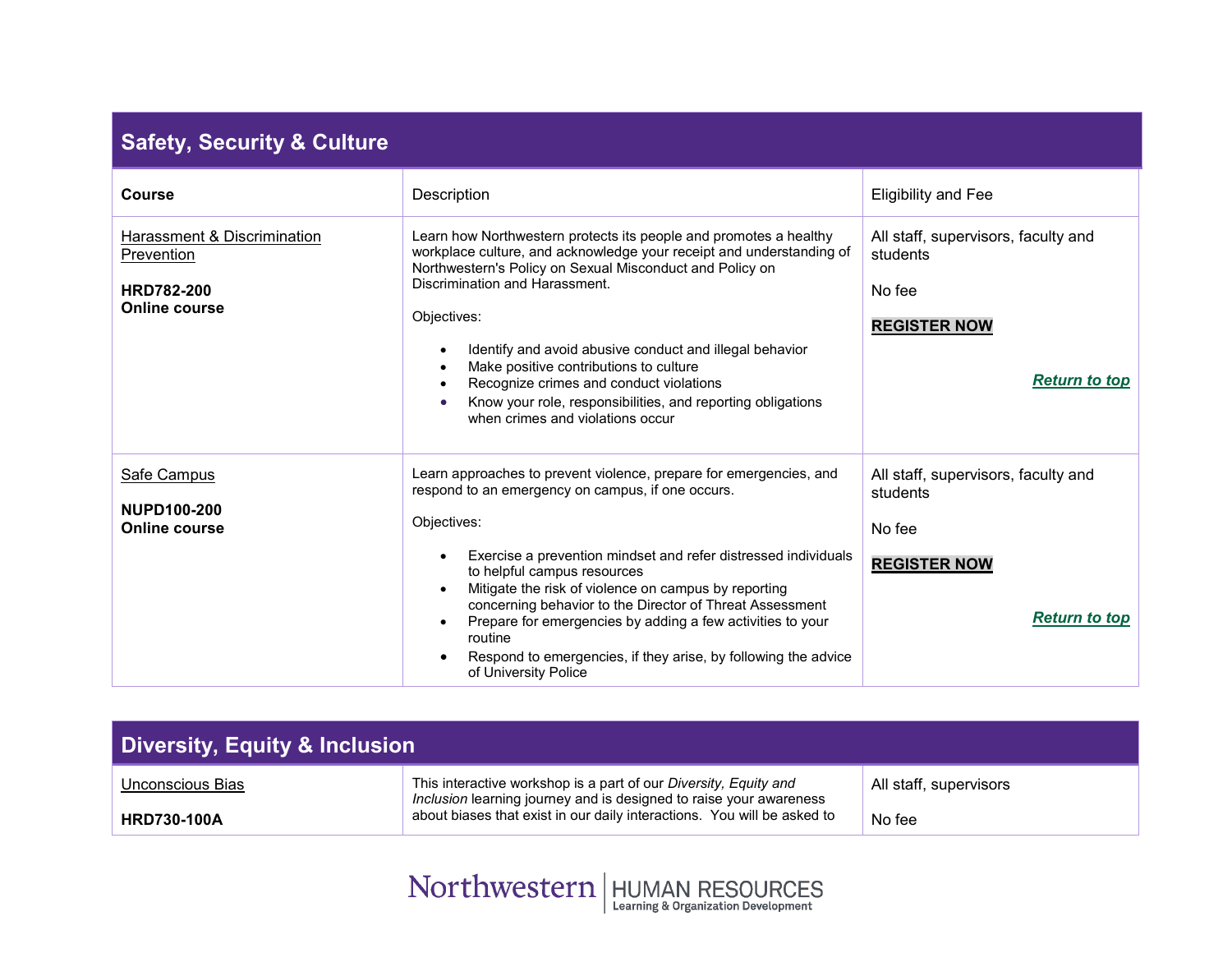<span id="page-2-1"></span><span id="page-2-0"></span>

| $\frac{1}{2}$ day in person                                               | participate in exercises that explore our biases and where they came<br>from as well as an understanding of how to be more aware of them<br>through an assessment and best practices discussion.<br>You will leave this workshop with:<br>An increase awareness of unconscious biases – what they<br>are and why we all have them<br>An exploration of individual social identities & how that relates<br>to bias<br>Learn how to identify how biases impact individual thoughts &<br>actions<br>Learn how to identify how biases impact our work & the<br>Northwestern community at large<br>Learn & use practices to mitigate the negative impacts of bias                                                                                                                                                                                                                                                                                                                                                                                                                                                                     | <b>REGISTER NOW</b><br><b>Return to top</b>                                                                                                  |
|---------------------------------------------------------------------------|----------------------------------------------------------------------------------------------------------------------------------------------------------------------------------------------------------------------------------------------------------------------------------------------------------------------------------------------------------------------------------------------------------------------------------------------------------------------------------------------------------------------------------------------------------------------------------------------------------------------------------------------------------------------------------------------------------------------------------------------------------------------------------------------------------------------------------------------------------------------------------------------------------------------------------------------------------------------------------------------------------------------------------------------------------------------------------------------------------------------------------|----------------------------------------------------------------------------------------------------------------------------------------------|
| LGBTQ+ Ally Training<br><b>HRD745-100A</b><br>$\frac{1}{2}$ day in person | This workshop educates and trains faculty and staff to support people<br>of all gender identities and sexualities at Northwestern University. Ally<br>Training is beneficial for aspiring allies as well as people in queer and<br>trans communities, as we all strive to create a culture in which any<br>person can study, work, and compete in an environment free of<br>discrimination and harassment.<br>At the end of the training, participants will receive an ally decal to<br>display in their office or workspace. The decal signifies completion of<br>the training, but it also identifies individuals on campus who are open<br>and understanding to LGBTQ people and can maintain confidentiality<br>about issues, questions, and concerns. Ally training supports the<br>Northwestern University mission to create and support a diverse and<br>inclusive campus community. This training workshop is designed by<br>Multicultural Student Affairs and coordinated in partnership with the<br>Office of Equity and Human Resources-Learning & Organization<br>Development. Seating is limited so register early. | All staff, supervisors<br>No fee<br><b>REGISTER NOW</b><br><b>Return to top</b>                                                              |
| Active Inclusion for Teams<br><b>HRD735-100A</b><br>2 days in person      | This two-day engaging workshop will equip you with the awareness,<br>skills, and practices needed to create welcoming team environments<br>where all team members feel a sense of belonging.<br>Learning Objectives include:<br>1. Increased awareness of language, behaviors, and systems<br>that hinder inclusivity on teams                                                                                                                                                                                                                                                                                                                                                                                                                                                                                                                                                                                                                                                                                                                                                                                                   | For managers with 2 or more direct<br>reports who have previously attended<br>an Unconscious Bias workshop.<br>No fee<br><b>REGISTER NOW</b> |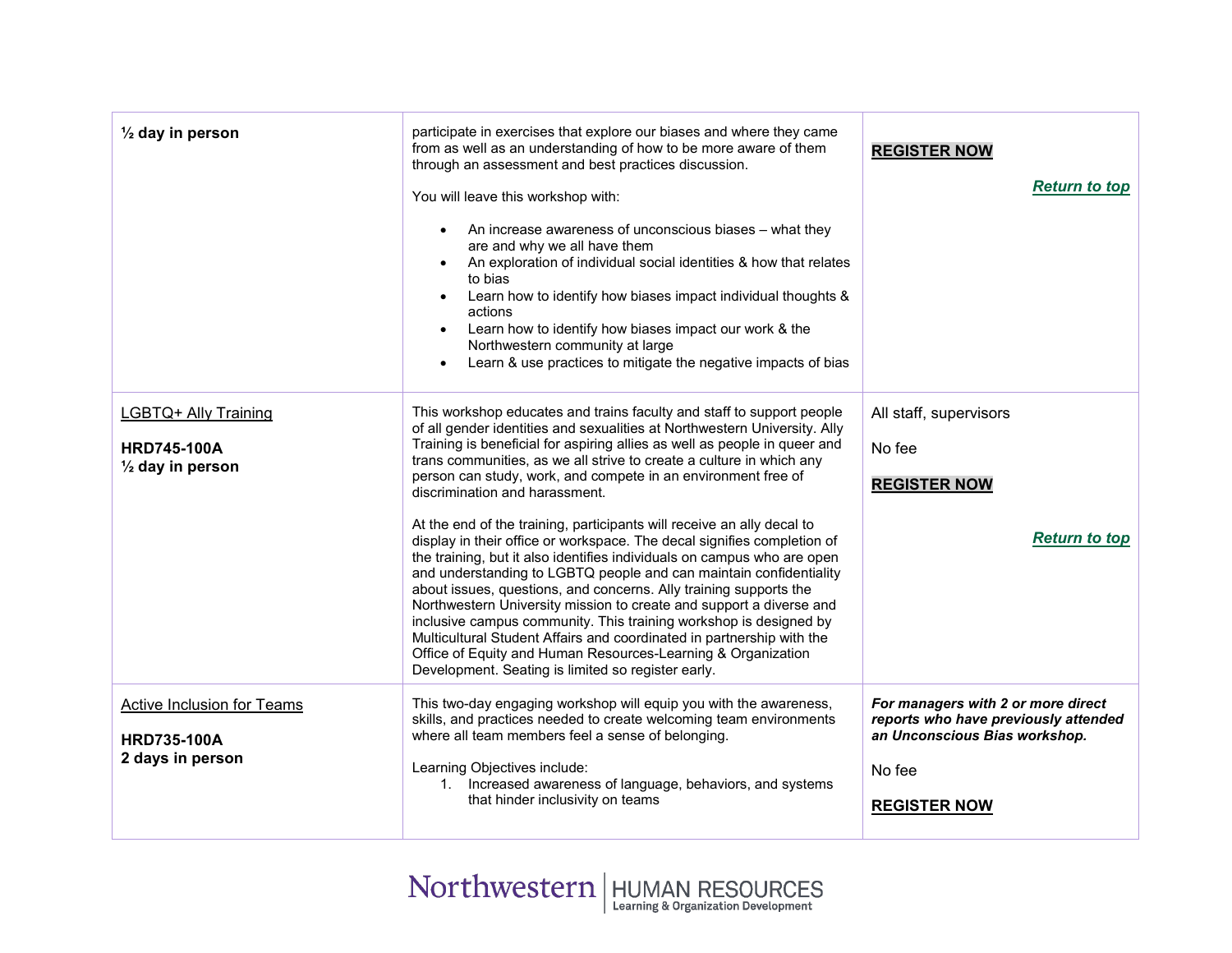|  | Advanced capacity to support and model everyday inclusive<br>behaviors<br>Develop team interpersonal dialogue skills to:<br>3.<br>a. Address constructive and deconstructive team<br>behaviors<br>Repair ineffective or damaged relationships<br>Foster open team communication<br>Learn & practice tactical and practical ways to interrupt<br>4.<br>exclusion<br>Create and commit to an action plan for utilizing concepts<br>5.<br>learned to positively shift team cultures<br>Pre-requisite: Managers must have previously attended an<br>Unconscious Bias workshop session. | <b>Return to top</b> |
|--|------------------------------------------------------------------------------------------------------------------------------------------------------------------------------------------------------------------------------------------------------------------------------------------------------------------------------------------------------------------------------------------------------------------------------------------------------------------------------------------------------------------------------------------------------------------------------------|----------------------|
|--|------------------------------------------------------------------------------------------------------------------------------------------------------------------------------------------------------------------------------------------------------------------------------------------------------------------------------------------------------------------------------------------------------------------------------------------------------------------------------------------------------------------------------------------------------------------------------------|----------------------|

|  | <b>Leadership Core: Professional Effectiveness</b> |
|--|----------------------------------------------------|
|  |                                                    |

<span id="page-3-1"></span><span id="page-3-0"></span>

| <b>Course</b>                                                                                                     | Description                                                                                                                                                                                                                                                                                                                      | <b>Eligibility and Fee</b>                                                                                                         |
|-------------------------------------------------------------------------------------------------------------------|----------------------------------------------------------------------------------------------------------------------------------------------------------------------------------------------------------------------------------------------------------------------------------------------------------------------------------|------------------------------------------------------------------------------------------------------------------------------------|
| <b>Writing Your Self-Review</b><br>HRPEXE-103<br>Webinar                                                          | This course equips staff to prepare a thorough self-review at<br>year-end to deliver an accurate picture of performance to your<br>manager/supervisor, and utilize the process for reflection,<br>growth and development.                                                                                                        | All staff participating as reviewees in<br>Performance Excellence<br>No fee                                                        |
|                                                                                                                   |                                                                                                                                                                                                                                                                                                                                  | <b>REGISTER NOW</b><br><b>Return to top</b>                                                                                        |
| <b>Manager Foundations</b><br>To be added to myHR Learn<br>For now, please contact area HR<br>team if interested. | A new, interactive, and experiential program, created in<br>partnership with schools and units across campus, Manager<br>Foundations is designed to develop skilled, confident and<br>connected leaders to support Northwestern's mission and<br>culture. This program is 5.5 days over 5-6 weeks, and covers<br>topics such as: | Managers new to manager role at<br>Northwestern in last 0-2 years.<br>Preference given to those with at<br>least 2 direct reports. |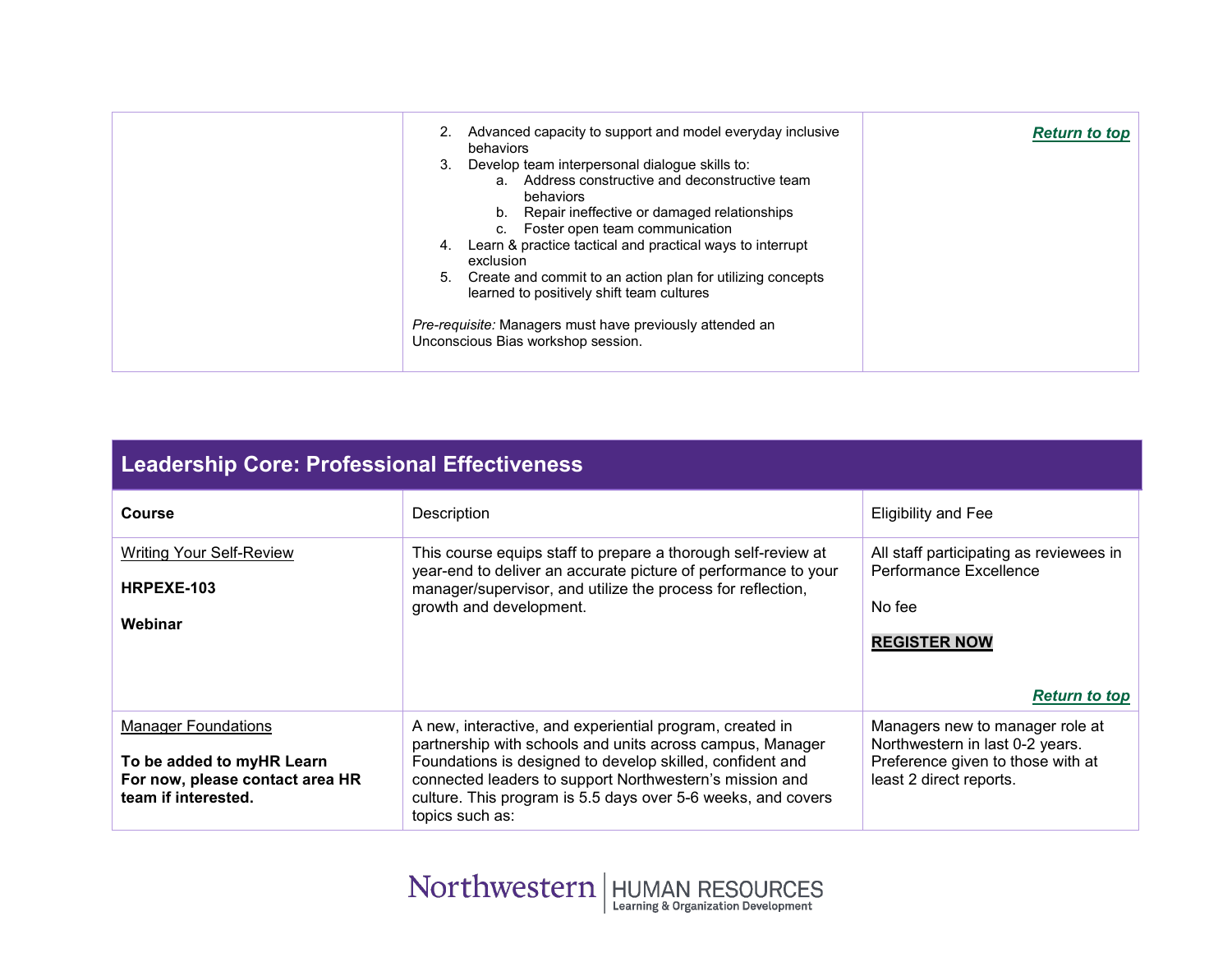<span id="page-4-0"></span>

| 5.5 day workshop over 5-6 weeks,<br>offered 3x per year. | Expectations of managers and leaders at Northwestern<br>Philosophies, resources and policies that apply to the<br>employee lifecycle at Northwestern (e.g., hiring,<br>performance management, development, well-being)<br>Connecting the team's mission to the mission of the<br>University<br>Tools for effective team management and coaching<br>$\bullet$<br>Creating a just and equitable environment, including<br>unconscious bias, active inclusion, micro-aggressions,<br>discrimination, harassment and accommodations.                                                                                                                                                                                                                                            | For now, please contact area HR<br>team if interested.<br><b>Return to top</b>                    |
|----------------------------------------------------------|------------------------------------------------------------------------------------------------------------------------------------------------------------------------------------------------------------------------------------------------------------------------------------------------------------------------------------------------------------------------------------------------------------------------------------------------------------------------------------------------------------------------------------------------------------------------------------------------------------------------------------------------------------------------------------------------------------------------------------------------------------------------------|---------------------------------------------------------------------------------------------------|
| Manager's Compass<br><b>HRD937-100A</b>                  | There's no doubt that the manager role is a difficult one, but it's<br>also vital to our success. When equipped with the right skills,<br>managers can power change for an organization. They are the                                                                                                                                                                                                                                                                                                                                                                                                                                                                                                                                                                        | For managers who have been at<br>Northwestern for more than two<br>years and have not enrolled in |
| 2-day in person                                          | critical link between those who create the strategies and those<br>who must bring them to life. To achieve this connection,<br>managers must have the know-how to engage and inspire their<br>teams and the skills to deliver the results the organization is<br>after.                                                                                                                                                                                                                                                                                                                                                                                                                                                                                                      | Manager Foundations.<br><b>REGISTER NOW</b>                                                       |
|                                                          | Manager's Compass is an immersive experience that will help<br>managers master the art of leading their people to deliver<br>results. Working collaboratively with peers, managers will gain<br>insights, skills, and tools to amp up their game, and encourage<br>high performance. With an emphasis on coaching skills and the<br>know-how to engage and inspire their teams, the Manager's<br>Compass experience is unlike any other leadership<br>development program you've seen before. Managers learn to:<br>Identify and embrace their role in the organization<br>Understand and articulate what their school/unit wants<br>to be and why?<br>Connect their team with the company's purpose and<br>strategy<br>Practice new skills and create detailed action plans | <b>Return to top</b>                                                                              |
| Performance Excellence Year-End<br><b>Essentials</b>     | Offered both in-person at schools and units and in webinar,<br>open enrollment format. An interactive session to equip<br>managers and supervisors in writing reviews and assigning                                                                                                                                                                                                                                                                                                                                                                                                                                                                                                                                                                                          | All who are in a supervisory role<br>within Performance Excellence                                |

<span id="page-4-1"></span>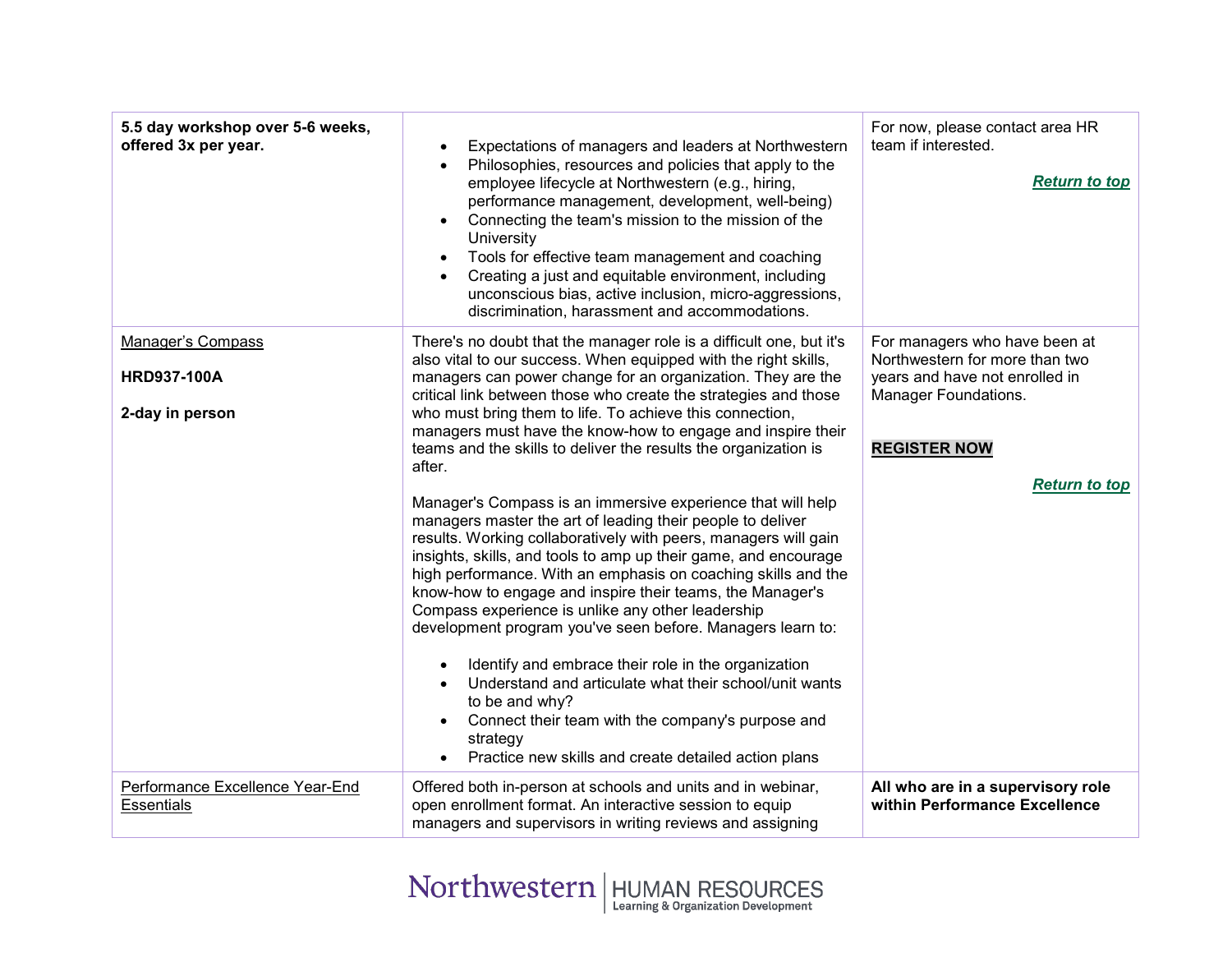| HRPEXM-104<br>Webinar | ratings, so that participants feel confident and can utilize the<br>process for staff growth and development. This course will<br>cover:                                                                                | No fee<br><b>REGISTER NOW</b> |
|-----------------------|-------------------------------------------------------------------------------------------------------------------------------------------------------------------------------------------------------------------------|-------------------------------|
|                       | Writing and delivering a meaningful and structured<br>performance review<br>Using the rating framework<br>Minimizing cognitive bias in performance review and<br>rating<br>Best practices for performance conversations | <b>Return to top</b>          |

<span id="page-5-0"></span>

| <b>Leadership Extended: Communication &amp; Career Development</b> |                                                                                                                                                                                                                                                                                                                                                                                                                                                                                               |                                             |  |
|--------------------------------------------------------------------|-----------------------------------------------------------------------------------------------------------------------------------------------------------------------------------------------------------------------------------------------------------------------------------------------------------------------------------------------------------------------------------------------------------------------------------------------------------------------------------------------|---------------------------------------------|--|
| <b>Course</b>                                                      | Description                                                                                                                                                                                                                                                                                                                                                                                                                                                                                   | <b>Eligibility and Fee</b>                  |  |
| <b>Crucial Conversations</b><br><b>HRD960-100A</b>                 | Crucial conversations take place every day in our work. You<br>know the type -- conversations where there are high stakes,<br>differences of opinion, and strong emotion. The difference                                                                                                                                                                                                                                                                                                      | All staff, supervisors, faculty<br>No fee   |  |
| 2-day in person                                                    | between mediocre and top performance lies not in strategies,<br>hardware, or even in processes, but in how people handle those<br>difficult conversations. At the heart of all problems in a team or<br>organization are conversations that are either not being<br>handled, or not being handled well.                                                                                                                                                                                       | <b>REGISTER NOW</b><br><b>Return to top</b> |  |
|                                                                    | <b>Key Points</b><br>Identify the conversations that are keeping you from your<br>$\bullet$<br>desired results<br>Speak persuasively not abrasively, no matter the topic<br>$\bullet$<br>Make it safe for others to share their honest opinions<br>$\bullet$<br>Deal with people who either clam up or blow up<br>$\bullet$<br>Gain control of your own emotional responses<br>$\bullet$<br>Disagree without being disagreeable<br>$\bullet$<br>Influence without exerting force<br>$\bullet$ |                                             |  |

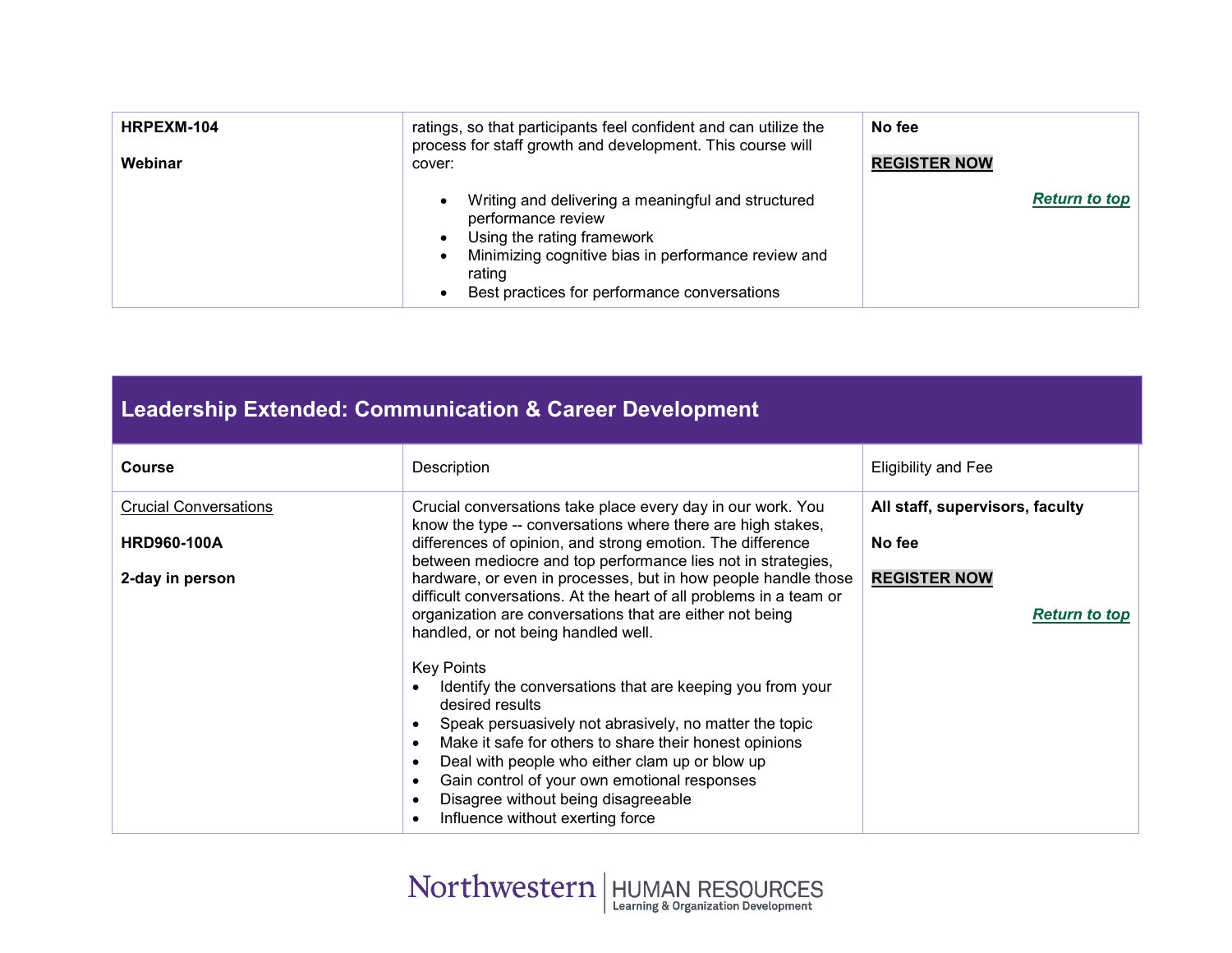<span id="page-6-0"></span>

|                                                  | Improve teamwork, productivity and effectiveness<br>$\bullet$<br>This practical and powerful workshop is based upon a top-ten<br>best-selling business book, Crucial Conversations.                                                                                                                                                                                                                                                                                                                                                                                                                                                                                                                                |                                              |
|--------------------------------------------------|--------------------------------------------------------------------------------------------------------------------------------------------------------------------------------------------------------------------------------------------------------------------------------------------------------------------------------------------------------------------------------------------------------------------------------------------------------------------------------------------------------------------------------------------------------------------------------------------------------------------------------------------------------------------------------------------------------------------|----------------------------------------------|
| <b>Influencing Upwards</b><br><b>HRD557-100A</b> | Influencing Upwards is a conscious approach to working with<br>your manager towards mutually agreed-upon goals which are in<br>the best interests of you, your manager and the organization.                                                                                                                                                                                                                                                                                                                                                                                                                                                                                                                       | All staff, supervisors, faculty<br>Fee-based |
| $\frac{1}{2}$ day in person                      | Influencing Upwards facilitates the entire management process<br>by making use of all the available expertise and resources to<br>develop solutions to problems, rather than just talking about<br>them, ignoring them or covering them up.<br>This course provides strategies for keeping your boss in the<br>loop and on your side, despite differences the two of you may<br>have in work style.<br>The key learning objectives of this course include:<br>• Developing a relationship with your manager<br>• Understanding your manager and yourself<br>• Managing expectations<br>• Communicating with your manager<br>• Negotiating with your manager<br>• Goal setting<br>• Resolving problems productively | <b>REGISTER NOW</b><br><b>Return to top</b>  |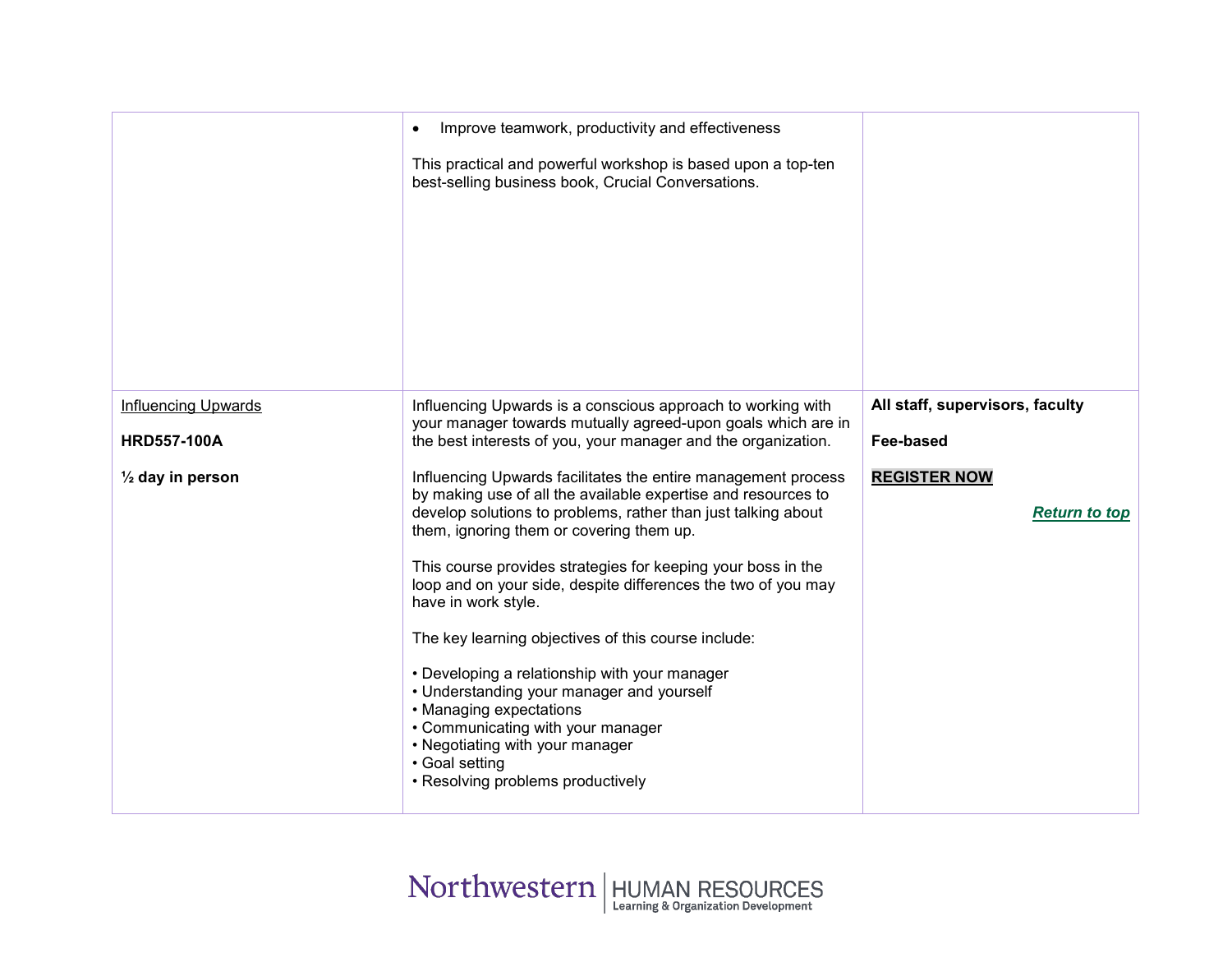<span id="page-7-3"></span><span id="page-7-2"></span><span id="page-7-1"></span><span id="page-7-0"></span>

| <b>Crucial Accountability</b><br><b>HRD963-100A</b><br>2-day in person         | Crucial Accountability® is a two-day workshop in which<br>managers learn this powerful methodology for holding others<br>around them accountable, mastering performance discussions,<br>motivating others without using power, and taking steps in the<br>permanent resolution of problems.                                                                                                                                                                                                                                                                                                                                                                                                                 | All managers with at least 1 direct<br>report.<br>No fee<br><b>REGISTER NOW</b><br><b>Return to top</b>    |
|--------------------------------------------------------------------------------|-------------------------------------------------------------------------------------------------------------------------------------------------------------------------------------------------------------------------------------------------------------------------------------------------------------------------------------------------------------------------------------------------------------------------------------------------------------------------------------------------------------------------------------------------------------------------------------------------------------------------------------------------------------------------------------------------------------|------------------------------------------------------------------------------------------------------------|
| Performance Feedback Labs<br><b>HRD801-100A</b><br>2-hours in person           | According to recent studies, 60% of all employees would like<br>feedback on a daily or weekly basis. For those of us managing<br>in today's world, this is a skill we should strive to master (or at<br>least get a little better at). Come to this short workshop to<br>brush up on best practices for structuring constructive and<br>recognition feedback messages, to draft messages you may be<br>delivering, connect with peer managers, and ultimately,<br>practice. Templates, conversation guides and sample check-in<br>agendas will be provided for your use beyond the session.                                                                                                                 | All managers with at least 1 direct<br>report.<br>No fee<br><b>REGISTER NOW</b><br><b>Return to top</b>    |
| <b>Resolving Workplace Conflict</b><br><b>HRD927-100A</b><br>4-hours in person | This course teaches leaders how to recognize the signs of<br>escalating conflict and take appropriate action. Leaders are<br>introduced to two resolution tactics-coach and mediate-and<br>will practice using a framework called Interaction Essentials as<br>they coach or mediate to resolve a conflict.<br>This course helps leaders:<br>Reduce the damaging effects of workplace conflict on<br>individuals, groups, and the organization.<br>Effectively address workplace conflict and enhance<br>productivity, efficiency, and morale.<br>Help others take responsibility for resolving their own<br>conflicts.<br>Promote a culture of trust and mutual respect within their<br>$\bullet$<br>team. | All managers with at least 1 direct<br>report.<br>Fee-based<br><b>REGISTER NOW</b><br><b>Return to top</b> |
| Delegation<br><b>HRD556-100A</b><br>$\frac{1}{2}$ day in person                | Delegation is an overlooked and undervalued tool that<br>managers can use to complete an ever-increasing list of work<br>responsibilities. This delegation training course provides<br>managers with the skills to effectively delegate work to others.                                                                                                                                                                                                                                                                                                                                                                                                                                                     | All managers with at least 1 direct<br>report.<br>Fee-based                                                |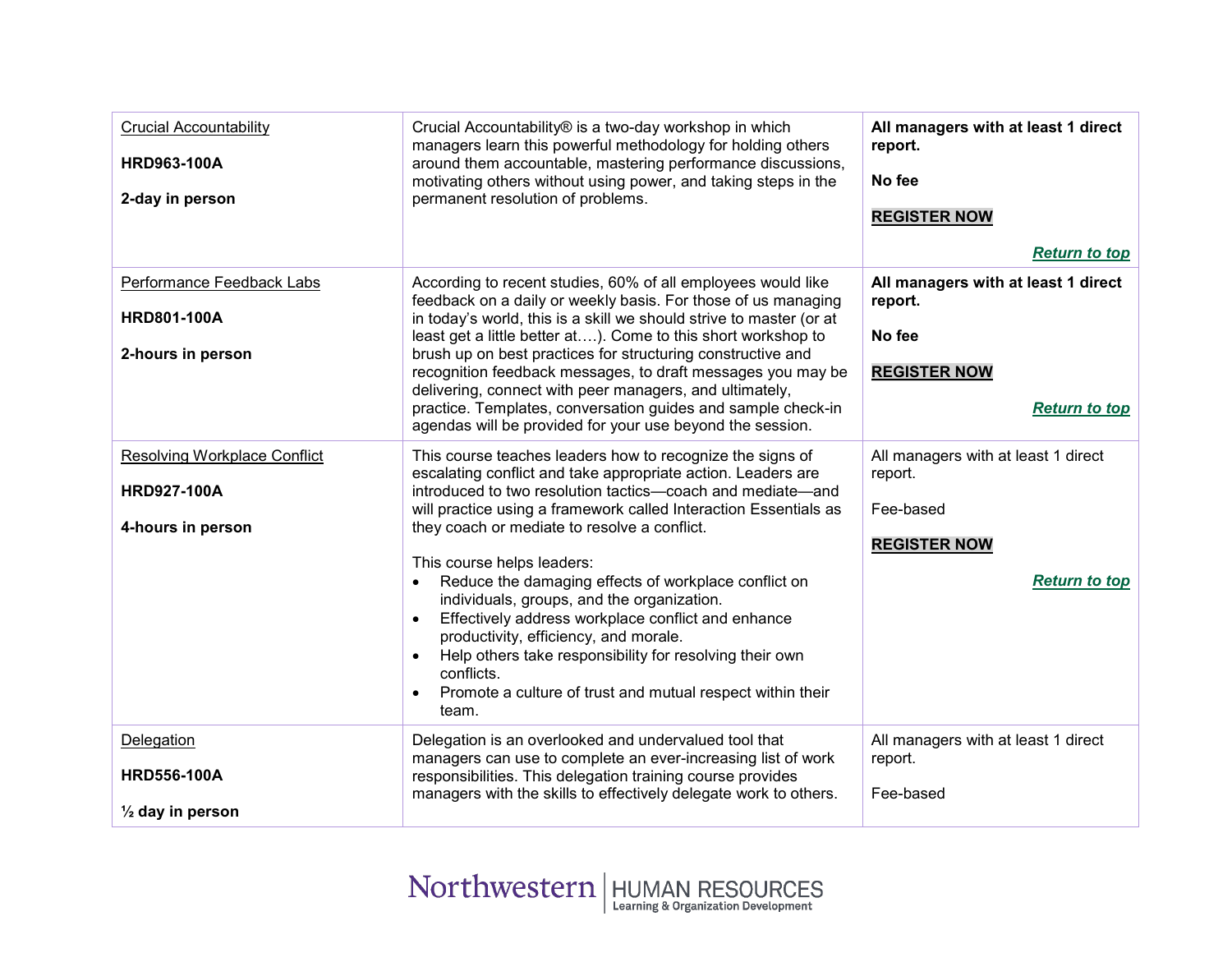| In this highly interactive and discussion oriented session, you<br>will learn to:<br>Define delegation.<br>Break down your personal barriers to delegation.<br>Decide the tasks to delegate and the tasks to keep.<br>Determine the right person to whom to delegate the task.<br>Plan and conduct a delegation meeting.<br>Follow up on a delegated task. | <b>REGISTER NOW</b><br><b>Return to top</b> |
|------------------------------------------------------------------------------------------------------------------------------------------------------------------------------------------------------------------------------------------------------------------------------------------------------------------------------------------------------------|---------------------------------------------|
|------------------------------------------------------------------------------------------------------------------------------------------------------------------------------------------------------------------------------------------------------------------------------------------------------------------------------------------------------------|---------------------------------------------|

<span id="page-8-0"></span>

| <b>Leadership Potential: Selective Programs</b> |                                                                                                                                                                                                                                                                                                                                                                                                                                                                                                                                                                                                                                                                                                                                                                                                                                                                         |                                                                                                                                                |
|-------------------------------------------------|-------------------------------------------------------------------------------------------------------------------------------------------------------------------------------------------------------------------------------------------------------------------------------------------------------------------------------------------------------------------------------------------------------------------------------------------------------------------------------------------------------------------------------------------------------------------------------------------------------------------------------------------------------------------------------------------------------------------------------------------------------------------------------------------------------------------------------------------------------------------------|------------------------------------------------------------------------------------------------------------------------------------------------|
| <b>Course</b>                                   | Description                                                                                                                                                                                                                                                                                                                                                                                                                                                                                                                                                                                                                                                                                                                                                                                                                                                             | <b>Eligibility and Fee</b>                                                                                                                     |
| Lead 4 Success™<br>2 days in person             | Leadership isn't just defined by the job titleIt's about<br>developing the perspective, skills and personal style to get<br>results that matter.<br>Northwestern's Leadership Fundamentals Program: Lead 4<br>Success™ offered in partnership with the Center for Creative<br>Leadership (CCL), gives individual contributors tools to excel in<br>current roles and prepare for future roles at the University. The<br>experience is focused on developing The Fundamental 4 skills<br>(self-awareness, learning agility, influence and communication)<br>that leaders at any level need to master for success.<br>Using CCL's time tested approach we incorporate:<br>Experiential activities to learn through doing<br>A safe environment for participants to try new behaviors<br>Peer-based learning and networking opportunities, and<br>Proven leadership models | For individual contributors.<br>Application process, with committee<br>review and selection.<br><b>LEARN MORE HERE</b><br><b>Return to top</b> |

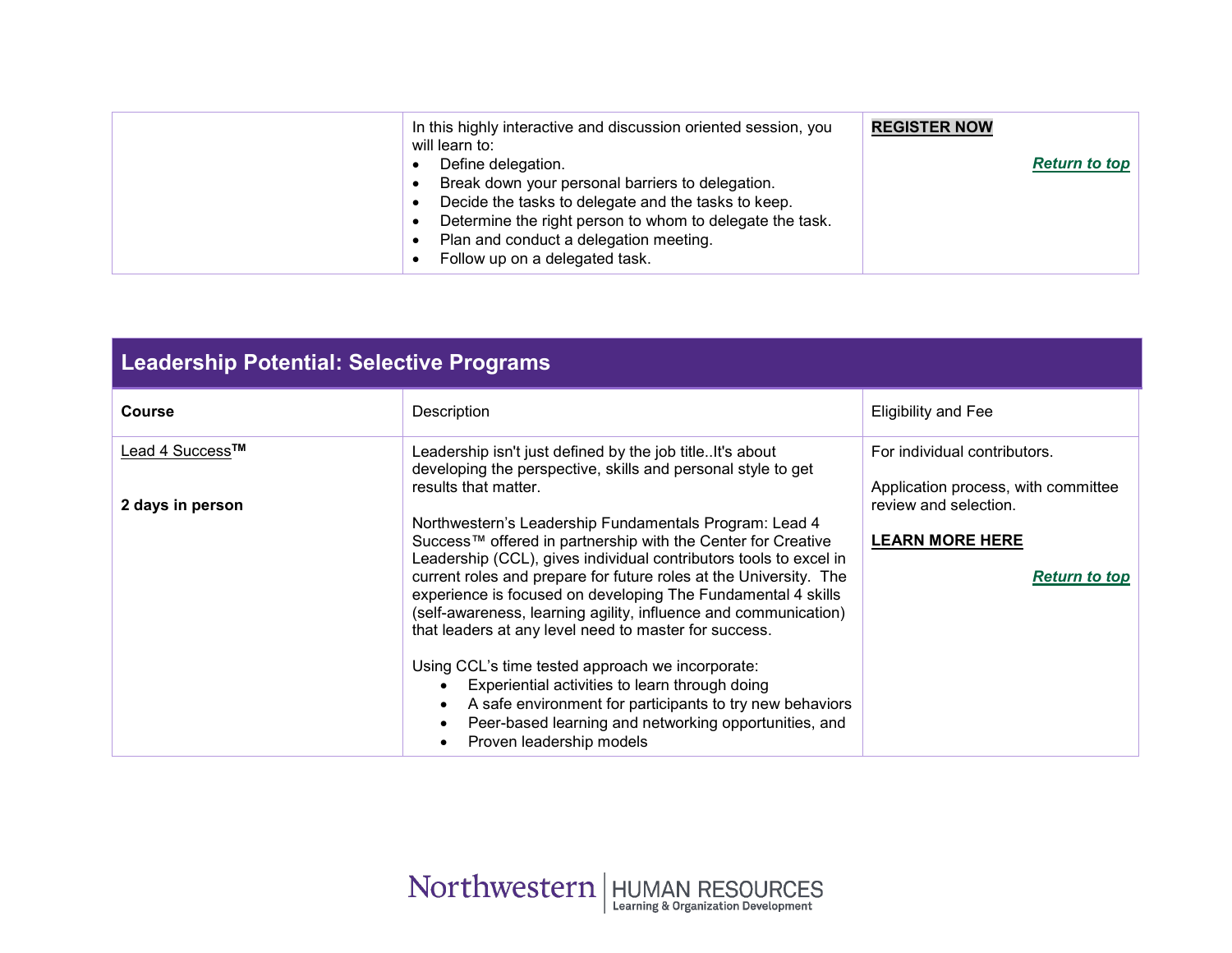<span id="page-9-2"></span><span id="page-9-1"></span><span id="page-9-0"></span>

| Northwestern Emerging Leaders<br>Program                        | The Northwestern Women's Emerging Leaders Program (ELP)<br>was specially designed in partnership with Northwestern's<br>Office of Human Resources and ANUW to offer early career<br>staff a strong platform on which to develop their talents and<br>boost the trajectory of their careers. Northwestern Women's<br>ELP is a highly experiential program that gives participants the<br>knowledge, skills, and supportive framework to take bold,<br>decisive and courageous risks now and in the future.<br>The Northwestern Women's ELP is for early career staff who<br>are not only inspired but deeply committed to growing their own<br>and others' leadership skills in their current roles as individual<br>contributors and to position themselves for future leadership<br>roles. It is for women who want to elevate themselves and<br>others to ensure the fullest expression of their talents, paving<br>the way for all women to flourish and thrive as leaders. | Full-time staff who has worked at<br>Northwestern for at least 1 year.<br><b>LEARN MORE HERE</b><br><b>Return to top</b>                                                                                                                                                                                                                                                                                                                                                |
|-----------------------------------------------------------------|--------------------------------------------------------------------------------------------------------------------------------------------------------------------------------------------------------------------------------------------------------------------------------------------------------------------------------------------------------------------------------------------------------------------------------------------------------------------------------------------------------------------------------------------------------------------------------------------------------------------------------------------------------------------------------------------------------------------------------------------------------------------------------------------------------------------------------------------------------------------------------------------------------------------------------------------------------------------------------|-------------------------------------------------------------------------------------------------------------------------------------------------------------------------------------------------------------------------------------------------------------------------------------------------------------------------------------------------------------------------------------------------------------------------------------------------------------------------|
| <b>Leading Change</b><br><b>HRD050-100A</b><br>4 days in person | Leading Change is a highly-rated professional development<br>program for staff leaders who are managers of managers or are<br>managers who have a broad range of responsibilities involving<br>teamwork and influence across units and functions at<br>Northwestern. The program is offered by Kellogg School of<br>Management Executive Education in partnership with the Office<br>of Human Resources, and features a series of four full-day<br>workshops at the Allen Center. Class sessions are led by<br>Kellogg faculty.<br>Leading Change offers a unique opportunity for you to elevate<br>your leadership and learn alongside peers across schools and<br>units, while building a collaborative network of University<br>Leaders.                                                                                                                                                                                                                                    | Leading Change enrollment includes<br>a nomination process. Lead<br>Administrators nominate people in<br>their school or unit who meet the<br>criteria and are strong candidates for<br>the workshop. Criteria include:<br>A manager of managers or a<br>$\bullet$<br>manager who has a broad<br>range of responsibilities<br>involving teamwork and<br>influence<br>Salary grade of 10 or higher,<br>ITS 79 or Lib 2<br><b>LEARN MORE HERE</b><br><b>Return to top</b> |
| Leader as Coach                                                 | For several years, Leading Change (formerly Staff Leadership)<br>at Northwestern has provided high-performing leaders with the<br>tools to build out their networks, develop their leadership skills,<br>and connect with Northwestern executive leaders.                                                                                                                                                                                                                                                                                                                                                                                                                                                                                                                                                                                                                                                                                                                      | Alumnae of Leading Change<br><b>LEARN MORE HERE</b>                                                                                                                                                                                                                                                                                                                                                                                                                     |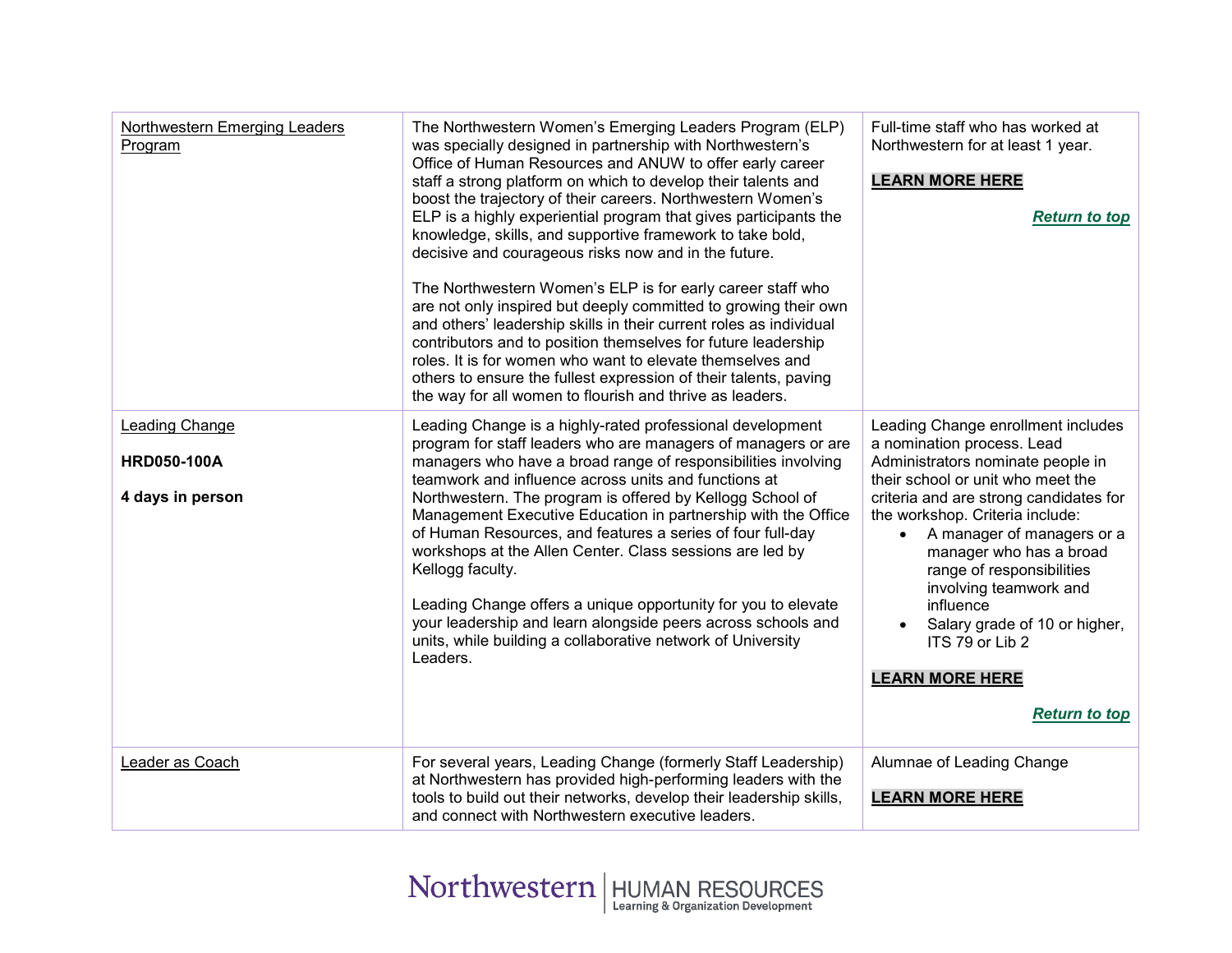| Now, we are augmenting Leading Change with next-level<br>learning for program alumni. This initiative will deepen<br>participants' engagement and leadership capabilities, which will<br>have a multiplier effect on professional development and | <b>Return to top</b> |
|---------------------------------------------------------------------------------------------------------------------------------------------------------------------------------------------------------------------------------------------------|----------------------|
| ultimately the performance of alumni's teams.                                                                                                                                                                                                     |                      |

<span id="page-10-1"></span><span id="page-10-0"></span>

| <b>Special Topics: Electives</b>                                                                              |                                                                                                                                                                                                                                                                                                                                                                                                                                                                                                                                                                                                                                                                                                    |                                                                                                                                                                                                                                                                                                                                                              |
|---------------------------------------------------------------------------------------------------------------|----------------------------------------------------------------------------------------------------------------------------------------------------------------------------------------------------------------------------------------------------------------------------------------------------------------------------------------------------------------------------------------------------------------------------------------------------------------------------------------------------------------------------------------------------------------------------------------------------------------------------------------------------------------------------------------------------|--------------------------------------------------------------------------------------------------------------------------------------------------------------------------------------------------------------------------------------------------------------------------------------------------------------------------------------------------------------|
| <b>Course</b>                                                                                                 | Description                                                                                                                                                                                                                                                                                                                                                                                                                                                                                                                                                                                                                                                                                        | <b>Eligibility and Fee</b>                                                                                                                                                                                                                                                                                                                                   |
| Design Thinking<br><b>HRD800-100A</b><br>2 $\frac{1}{2}$ -days in person                                      | This workshop leverages a design thinking framework and<br>mindset to help participants develop a human-centered<br>approach to solving day-to-day or big-picture problems at work.<br>Participants have the opportunity to practice building empathy,<br>rapid prototyping and experimental testing as an innovative and<br>creative approach to problem solving.                                                                                                                                                                                                                                                                                                                                 | All staff<br>Fee-based<br><b>REGISTER NOW</b><br><b>Return to top</b>                                                                                                                                                                                                                                                                                        |
| <b>Project Management for Everyday</b><br><b>Project Managers</b><br><b>HRD929-100A</b><br>1.5 days in person | This training will equip you to increase productivity, quality,<br>timeliness, and stakeholder engagement in your projects while<br>reducing the risk of missing outcomes. It will engage you with<br>real world scenarios to develop and refine skills and knowledge,<br>then apply that learning to a current project.<br>You will leave the training with:<br>Proven techniques on how to run and adjust projects to<br>deliver expected results.<br>Simple tools that you can use to plan and deliver<br>projects on time and on budget.<br>A framework that you can use to generate buy-in from<br>key stakeholders.<br>Practices to proactively manage issues that arise during<br>projects. | For staff who deliver results<br>through leading projects.<br>Participants with basic to<br>intermediate project management<br>experience will get the most value<br>from the course.<br>*This is not a course for advanced<br>projects managers, or those who are<br>seeking PMI certification*<br>Fee-based<br><b>REGISTER NOW</b><br><b>Return to top</b> |
|                                                                                                               |                                                                                                                                                                                                                                                                                                                                                                                                                                                                                                                                                                                                                                                                                                    |                                                                                                                                                                                                                                                                                                                                                              |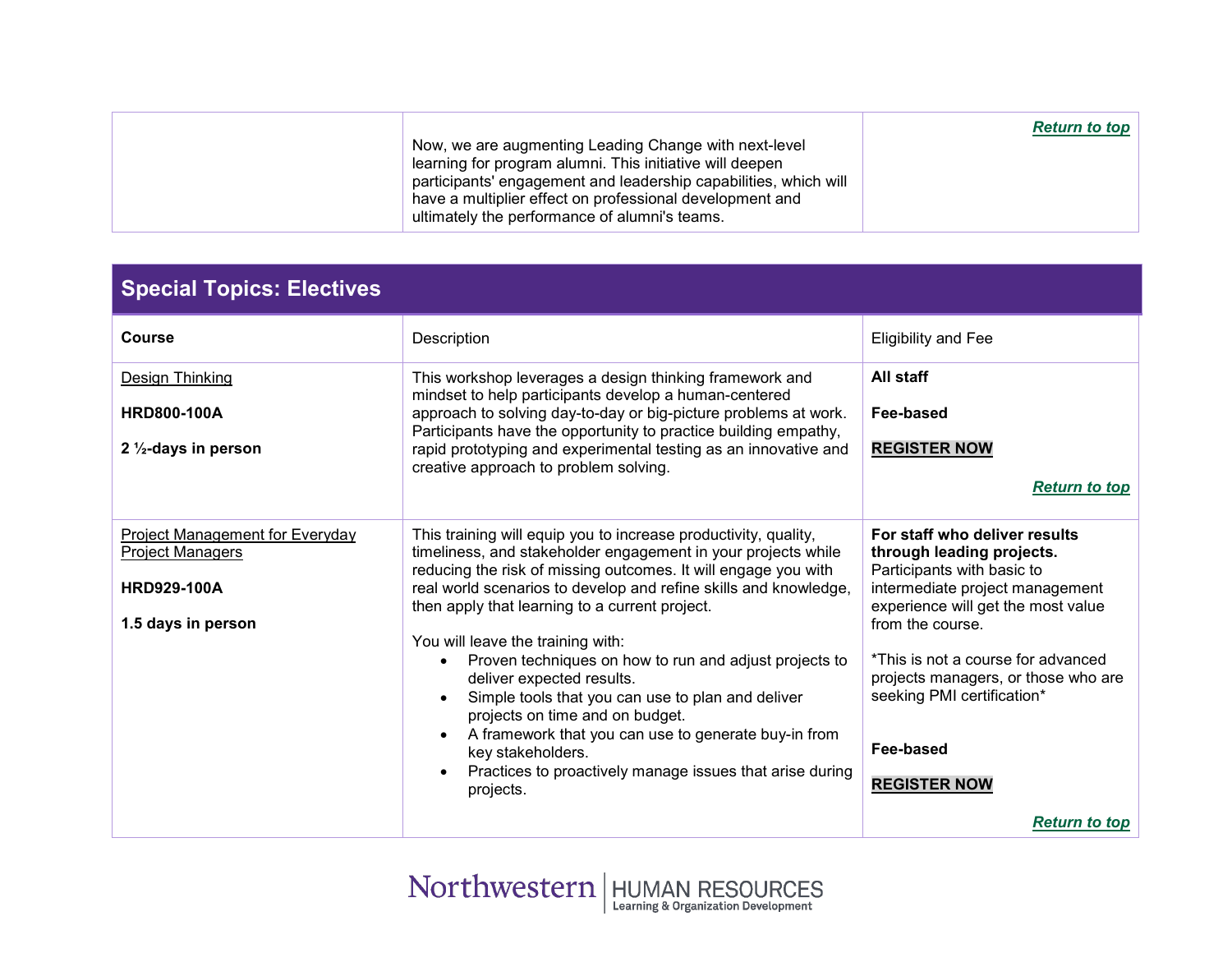<span id="page-11-1"></span><span id="page-11-0"></span>

| Speaking with Confidence & Clarity<br><b>HRD630-100A</b><br>1-day in person   | This foundation-level presentation skills workshop helps<br>participants gain self-awareness, manage their nerves, and get<br>their presentations started on the right foot. In this interactive<br>workshop, in which you work on your own real-life content,<br>you'll apply the fundamental principles of The Orderly<br>Conversation. This workshop uses video-recorded exercises<br>and private video review to help you identify and develop the<br>skills you need to succeed. Throughout the workshop, you'll be<br>introduced to skills and strategies that will help you:<br>Manage nervousness and gain self-awareness<br>$\bullet$<br>Engage listeners and speak with confidence<br>$\bullet$<br>Think on your feet<br>$\bullet$<br>Frame your presentations using a simple organizational<br>$\bullet$<br>strategy<br>Introduce the presentation clearly and succinctly so that<br>it communicates (1) purpose, (2) clear direction, (3)<br>context, and (4) a reason to participate<br>Answer questions with confidence<br>Set appropriate next steps<br>$\bullet$ | For all staff<br>Fee-based<br><b>REGISTER NOW</b><br><b>Return to top</b>                                                                                                                                                                                                           |
|-------------------------------------------------------------------------------|----------------------------------------------------------------------------------------------------------------------------------------------------------------------------------------------------------------------------------------------------------------------------------------------------------------------------------------------------------------------------------------------------------------------------------------------------------------------------------------------------------------------------------------------------------------------------------------------------------------------------------------------------------------------------------------------------------------------------------------------------------------------------------------------------------------------------------------------------------------------------------------------------------------------------------------------------------------------------------------------------------------------------------------------------------------------------------|-------------------------------------------------------------------------------------------------------------------------------------------------------------------------------------------------------------------------------------------------------------------------------------|
| <b>Mastering your Presentations</b><br><b>HRD632-100A</b><br>2-days in person | This workshop is interactive and realistic. It builds the skills you<br>need to manage with confidence all aspects of the presentation<br>process. Throughout, you will work on your own real-life<br>presentation. Taught by two instructors, this workshop uses<br>video-recording and private instructor-led video review to help<br>you develop skills you need to succeed. You'll learn how to:<br>Organize information so that it's persuasive and<br>$\bullet$<br>listener-focused<br>Create effective visual aids to support key messages<br>Engage listeners in a comfortable, flexible,<br>conversational process<br>Be clear and concise<br>Use visual aids effectively whether seated or standing,<br>projected or hardcopy<br>Think on your feet<br>Manage and facilitate interactions with listeners                                                                                                                                                                                                                                                               | For all staff<br>Note: This workshop is designed for<br>business presenters, facilitators and<br>trainers with some presentation<br>experience. Comfort with PowerPoint<br>or other presentation software is a<br>plus.<br>Fee-based<br><b>REGISTER NOW</b><br><b>Return to top</b> |